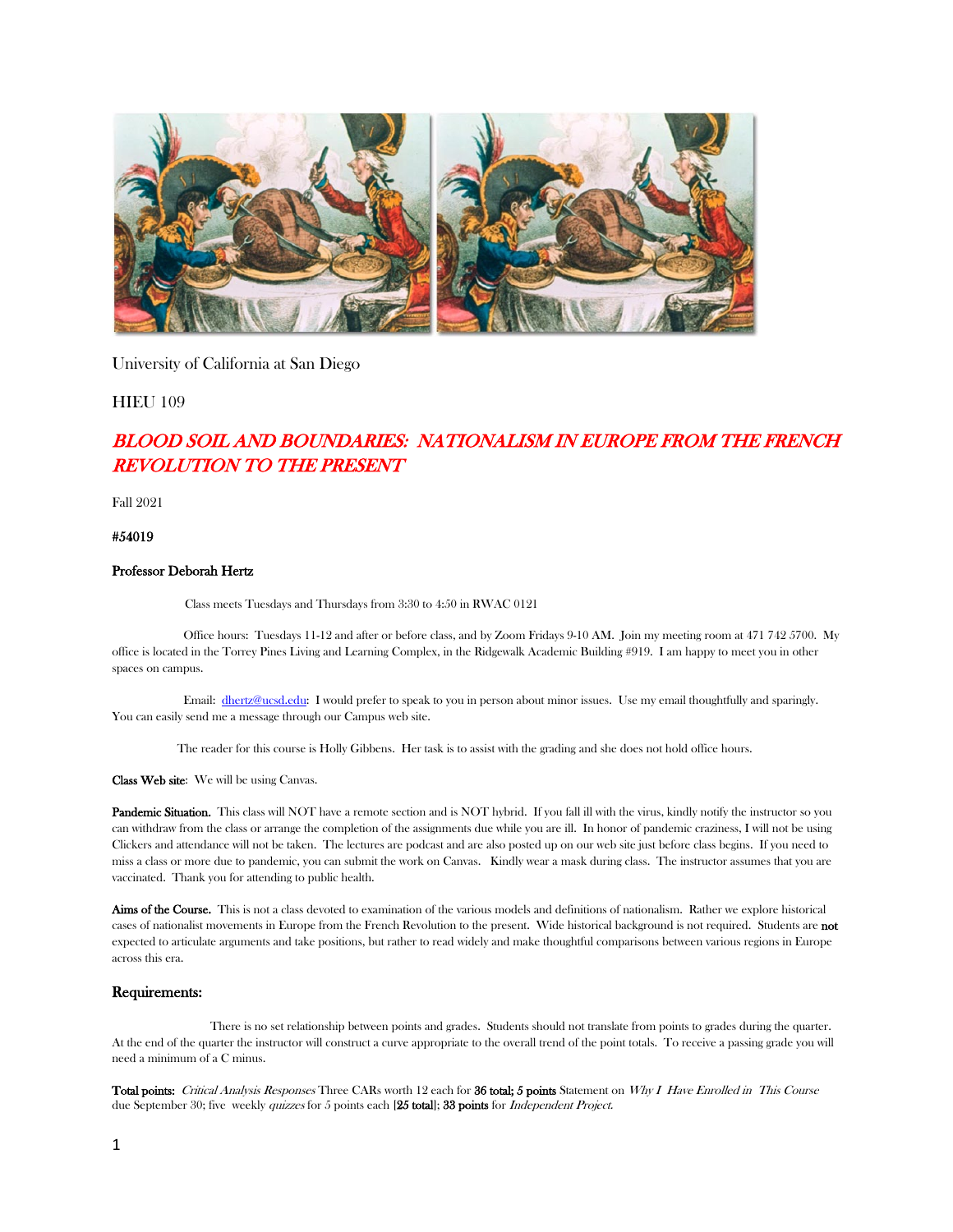Quizzes: 25

Why I Have Enrolled: 5

CARs: 36

Independent Project: 33

Deadlines: "Why I Have Enrolled in This Course," September 30.

Submit Topic of your Independent Project on the Discussion platform of Canvas, by midnight October 5

Quizzes: Mondays October 4, October 18, November 1, November 8, November 291

CARs: First one posted on October 8<sup>th</sup> and due on October 11; second CAR posted on October 22 and due on October 25; third CAR posted on November 19 due on November 22

Independent Project: Due on November 23

Late work will be penalized by loss of one letter grade per day late, unless permission is granted 24 hours before the due date. The deadlines for quizzes and CARs is not flexible, so be timely.

Critical Analysis Responses. These are tiny mini-essays answering one question, and you will have [3] days to submit your mini-essays. The maximum length is 350 words. You need only do the reading and watch the lectures to be able to write a splendid little response to the question. You will not need to produce references unless you are adding a direct quote. Due dates are: October 11, October 25, and November 22. Please run your CAR through the Turnitin portal to make sure you have not accidentally borrowed any text from another author. Points 15 each. These three CARs replace the midterm and final.

Quizzes: Students will complete five quizzes, worth 5 points each. There will be 5 multiple choice questions on each quiz. You will have 12 hours on five Mondays to complete the quiz. All the material needed to answer the questions is in your course readings.

Independent Project. 33 points. Students will write a five-paged double space essay on a topic of their choice. Please submit to Canvas by November 23. Make sure to do your own dry run with Turnitin. If your report is problematic, go back to your draft and improve it.

Your topic can evolve as you do your research. Use the Personalities and Events section of each class session to choose a topic, or use the indexes of the books or Google to help you choose a topic. There is also a list at the end of the syllabus. Please file the name of your topic and at least one historical source on the Discussion platform of Canvas by 11:59 PM on October 5. Expect to have a conversation about the topic with the professor in person and on Canvas as you pursue your research. If more than one student chooses the same topic, students will have to confer so as to divide the topic into narrower themes.

You must use one academic book [a historical monograph or a biography] or four academic articles for references. You may use the internet to pursue your research, but do not add internet sources to your footnotes unless the source is an authentically academic source which exists only online.

Please run your CARs and your final essay through Turnitin.

 Cases of academic dishonesty will be turned over to the Office of Academic Integrity. We take plagiarism very seriously at UCSD and expect you to understand the moral issues involved. Punishments are severe, but you should not need the threat of punishment in order to be honest and authentic. You are paying tuition to learn how to read, think, converse, and write, so why would you undercut this learning opportunity? Any students who are discovered to have posted material from the course on illegal web sites should expect to receive negative consequences. <https://students.ucsd.edu/academics/academic-integrity/index.html>

Definitely take advantage of the services of the Teaching and Learning Commons located on the ground floor of the library. Do not wait to visit them until the end of the quarter as you will find it more difficult to obtain an appointment. https://commons.ucsd.edu/.

 If you are advised by the professor to work closely with a tutor at the T and LC and you fail to do so, 5 points will be deducted from your final grade.

Small Workshop Groups. Every Thursday the Workshop Groups will meet for the last 20 minutes of class. Be ready to choose among the following topics: Monuments, Films, Folklore, Theories of Nationalism, or Charismatic Leaders Compared. Groups can also form with a focus on the national struggles in Poland, Haiti, Greece, Spain, Ireland, Italy, and Germany. Groups must have a minimum of five students and we will need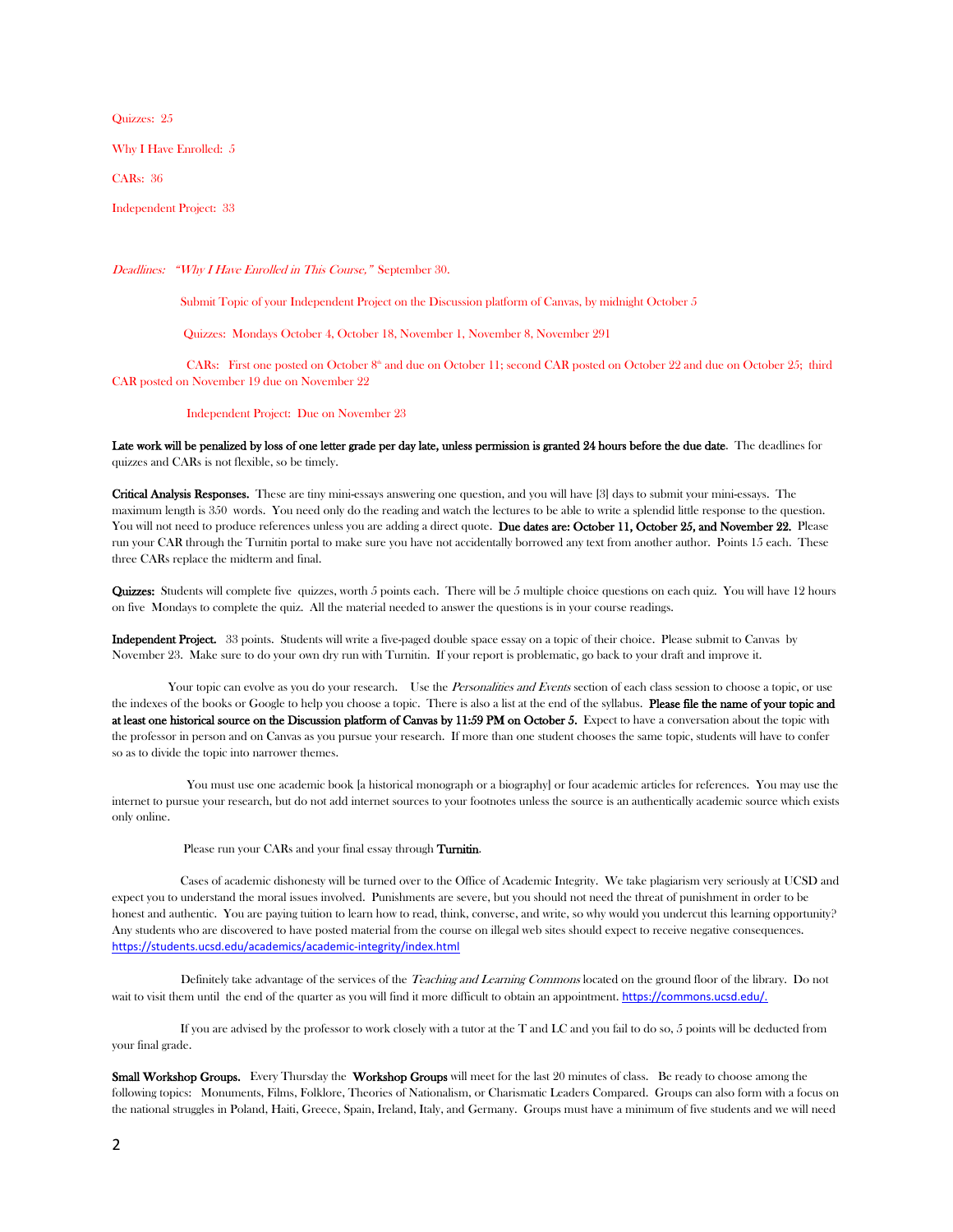a leader for each group. Group presentations will take place in the last two weeks of class. No one will be graded for this group effort which will continue all quarter. In the weekly 20 minute Workshop session, students can discuss burning questions from the lectures and reading, their research topic, and they can plan the final presentation. More details will be explained as we move forward in the quarter.

**Maps as History website:** We will be watching the short videos from the modern European section of this wonderful platform at the beginning of class. You can use this resource as you master the class material. Note the short written narratives for each session, which you can print up and study. Log in: UCSD. Password: History.<https://www.the-map-as-history.com/> . The relevant platforms are "Europe and the Nations 1815-1914" and "Europe and the Nations 1918-1942."

Class Etiquette. Kindly do not eat in class, it is distracting for the professor. Drinks are fine. It would be much appreciated by the instructor if you come on time and remain in the classroom until the lecture is finished. It is difficult to concentrate with students entering and leaving during our time in class.

#### **BOOKS**

 All class texts are available at the bookstore, some for rental and some as e-books for your Kindle or Nook. The books have been placed on reserve at the library, but there are some policies in place which limit how much of the book UCSD can offer on electronic reserves. We are working with the publisher to release us the entire book of Hastings. Many of the books should be available at your local public library as well. Keep in mind that you are saving money because you do not need to rent or purchase a Clicker.

You will not find chapters turned into PDFs to read for free on Canvas, but that is illegal and unfair to the authors. [Keep that in mind when you go to the Russian troll site that offers free PDFs.] There are several platforms called the "Creative Commons," including the Hathi Trust and Project Gutenberg, which provide legitimate digital versions of the books.

 The key book for the course is Hastings. You will not be assigned the entirety of the other books. But the biography of Garibaldi, the Bell and the Figes volume will provide you with wonderful historical reading pleasure. You deserve to learn from and enjoy great history.

Derek Hastings, Nationalism in Modern Europe. Bloomsbury Publishers, 2018. [Kindle \$15; print copy \$28; nook \$26]

David A Bell, Men on Horseback: The Power of Charisma in the Age of Revolution Farrar Straus and Giroux Publishers, 2020. [Kindle \$13, print \$18]

Christopher Hibbert, *Garibaldi: Hero of Italian Unification*. Palgrave MacMillan 2008; previous editions are acceptable but the pagination may be different and author may have changed the text. [print \$20, no kindle or nook. Try your public library or the reserve copy.]

John Hutchinson and Anthony Smith, Nationalism Oxford University Press 1994. {Referred to in the syllabus as Oxford Reader.} [Print \$8 and no kindle or nook.] [We are reading essays by Sugar, Hobsbawm on "Nation as Invented Tradition" and "Ethnic-Linguistic Nationalism," Kedouri, Matossian, and Cobban.]

Orlando Figes, The Europeans: Three Lives and the Making of a Cosmopolitan Culture. Metropolitan Books, 2019. [Kindle \$13; Nook \$13, print \$35.

## SCHEDULE

#### September 23: Introduction to the course

No reading. Prepare the one-page statement on "Why I Enrolled in this Course" which is due on September 30. The purpose of this assignment is for me to know your level of writing in English. Please do not ask for help from anyone as you prepare this.

#### September 28: Who were "The Europeans?"

Read Figes, 139-58

Personalities and Events: Festivals at opening of railroads, mail delivery, railroads as democratic; Friedrich List; Count Cavour and railways; Saint-Simonians and railways; Karl Marx and railways; European book trade in nineteenth century; elite culture and popular culture; censorship regulations; literacy rates; public libraries, history of museums.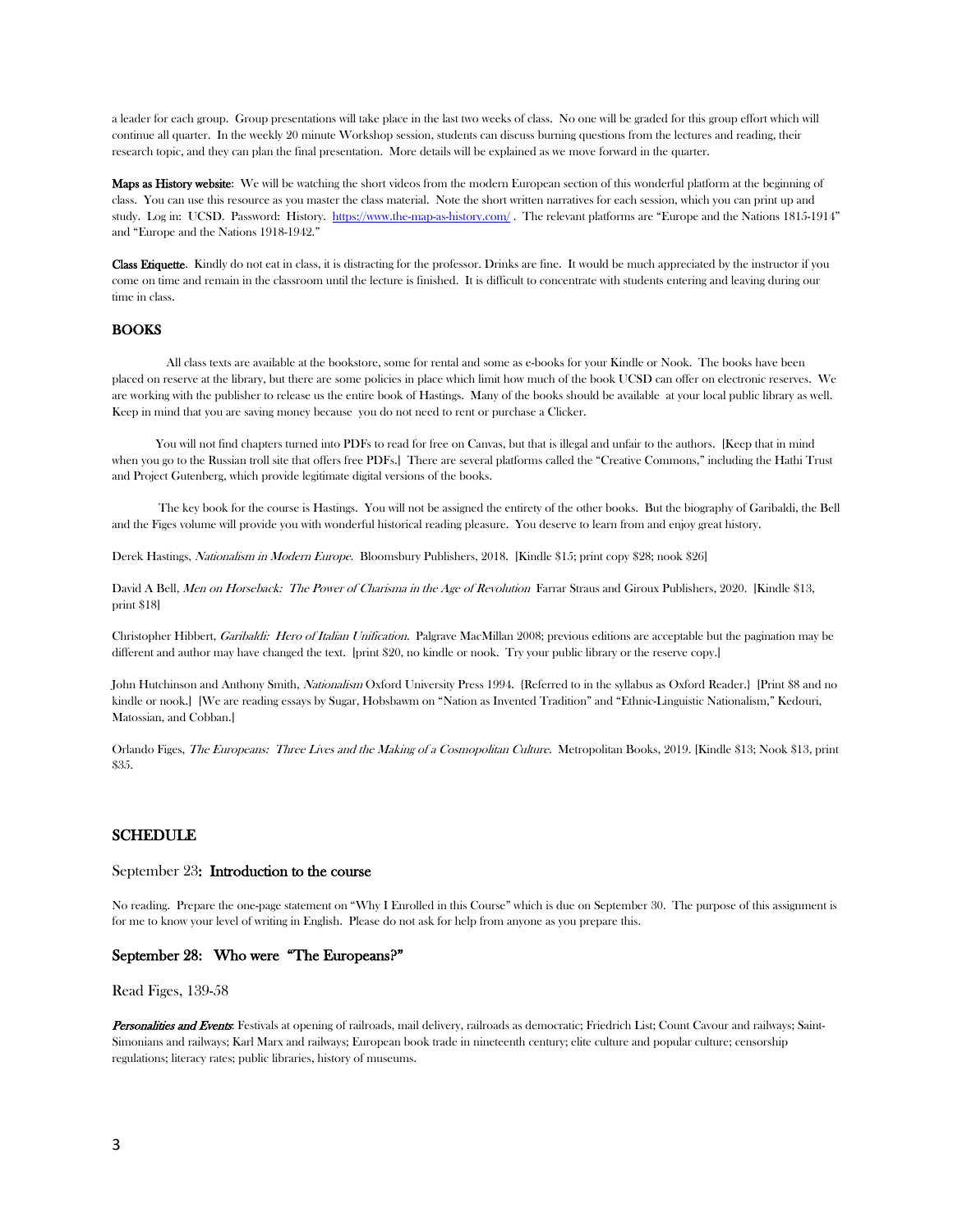## September 30: France from Empire to Nation

Read: Hastings Chapter Two, 21-36, and Hobsbawm, "The Nation as Invented Tradition," in Oxford Readers Nationalism book, 76-83.

Personalities and Events: Hobsbawm's notion of "invented tradition:' Estates-General; Third Estate; Marquis de Lafayette; Rousseau and the General Will; Abbe Emmanuel Sieyes; storming of the Bastille; Declaration of the Rights of Man; Benjamin Franklin; King Louis XVI; Declaration of Pillnitz; Battle of Valmy; Maximillian Robespierre; guillotine as punishment; Reign of Terror; Jacobins; Cult of the Supreme Being; Jacques-Louis David; Olympes de Gouge; women's march to Versailles

#### Workshop Groups meet in class.

Submit one-page paper statement on "Why I Enrolled in this Course."

#### October 5: Napoleon, Robespierre, and Garibaldi

Read: Hastings, 36-55 and Bell Chapter Three.

Personalities and Events: biographies of Napoleon, Robespierre, Robert Burns, or Garibaldi; Thomas Muir; Talleyrand; Lord Nelson; Andreas Hofer; Ignc Marinovics; The Directory; Thermidorian Reaction; Coup of 18<sup>th</sup> Brumaire; the Grand Armee; status of the Papal States; Spanish Independence movement; Scandinavian nation states; Bastille Day in Belfast 1792; United Irishmen.

#### Submit the proposed title and at least one source for your Independent Project on the Discussion Board of Canvas.

#### October 7: The Triumph and Tragedy of Revolution in Haiti

## Read: Bell Chapter Four

Personalities and Events: Toussaint Louverture; Vincent Oge; Etienne de Bizefranc de Laveaux; Leger-Felicite Sonthonax; Etienne Polverel; French Revolution abolishes then re-instates slavery; Haiti as producer of coffee and sugar; status of free persons of color in Haiti; Napoleon's changing policies on Haiti; Abbe Raynal, the French opponent of slavery.

#### Workshop Groups meet in class

CAR #1 will be posted on Friday October  $8^{\circ}$  and will be due by 11:59 on Monday October 11<sup> $\circ$ </sup>.

#### October 12: Vienna Congress: The Map for the Nineteenth Century

Read: Hastings, 51-60; Hibbert Chapter One 3-16.

Personalities and Events: Confederation of the Rhine; Klemens von Metternich; Lord Castlereagh; Prussian expansion; Czar Alexander I of Russia; Napoleon's escape from Elba; Jewish salons in Vienna; Karl Ludwig von Haller; French king in Sweden; British Act of Unity with Scotland; French control of Italian provinces; status of the Papacy; Carbonari; Guiseppe Mazzini.

## October 14: Poland Vanishes from the Map of Europe

Hastings, 46-47, and Peter Sugar, "Nationalism in Eastern Europe," in Oxford Reader, 171-177

Personalities and Events: Tadeusz Kosciuszko; Ignacy Potocki; Polish-Lithuanian Commonwealth; three partitions of eighteenth century; Jan Henryk Dabrowski; Duchy of Warsaw; the Pale of Settlement restricting Russian Jews; Adam Mickiewicz, nationalist poet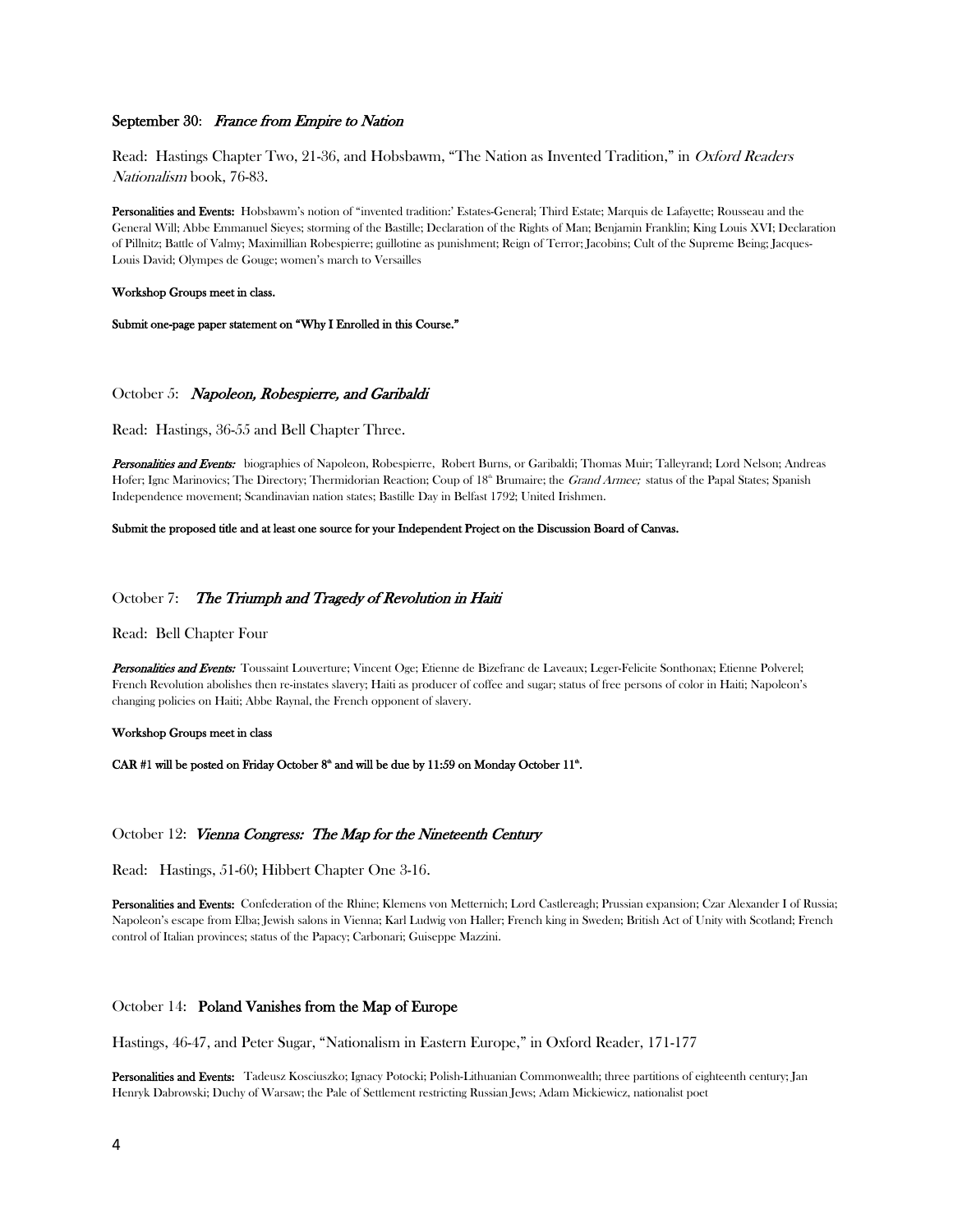Workshop Groups meet in class

Quiz Two Monday October 18

# October 19: Serbian and Greek Independence from Ottoman Empire

Hastings 72-77 and Hobsbawm, "The Rise of Ethno-Linguistic Nationalisms," in Oxford Reader 177-184

Personalities and Events: views of Greek antiquity; major powers help Greece; Rigas Velestinlis, revolutionary anthem; Adamantios Korais; Friendly Society of Odessa; Alexander Ypsilantis; Ali Pasha; Sultan Mahmud II; Petrobey Mavromichalis; Greek constitution; Lord Byron; William Parry

# October 21: 1848 Revolution and The Enduring Empires

Read: Hastings, 77-88 and Hibbert, Part One Chapter Three 24-44

Personalities and Events: King Louis-Philippe; Karl Marx; Friedrich Engels; The Communist Manifesto; banquet campaign in France; Alphonse de Lamartine; National Workshops in France; Charles Rogier; duel Rogier and Charles Gendebien; civil conflict in Switzerland; Irish Rebellion; Reform Society of Stockholm; Magyarization in Hungary; Lola Montez; King Ludwig of Bavaria; resignation of Metternich

#### Workshop Groups in class

CAR #2 posted on Friday October 22 and due on Monday October 25

## October 26: Unification of Italy

Read: Hastings, 91-99 and Hibbert, Part Two Chapter One, 175-199

Personalities and Events: Vincenzo Gioberti; Piedmont; Pope Gregory; Pope Pius IX; march to Monte Cavallo; stabbing of Pellegrino Rossi; Risorgimento; Mazzini; Garibaldi; Camillo di Cavour; Victor Emmanuel; red shirts; gesture of hand in coat; Crimean War

#### October 28: How Wars United the Germanic Lands

Read: Hastings, 99-108

Personalities and Events: Otto von Bismarck; German liberalism; the Schleswig-Holstein conflict; antisemitism in the Germanic lands; city-states and small nation-states in the Germanic lands; the Little Germany versus the Big Germany; German Confederation; 1864 war with Austria; 1870-71 Franco Prussian War; Protestants and Catholics in Germanic lands; rapid German industrialization and national unification; Emperor Franz Joseph of Habsburg Empire; North German Confederation

## Workshop Groups meet in class today

Quiz Three due November 1

# November 2: The Shrinking of the Ottoman Empire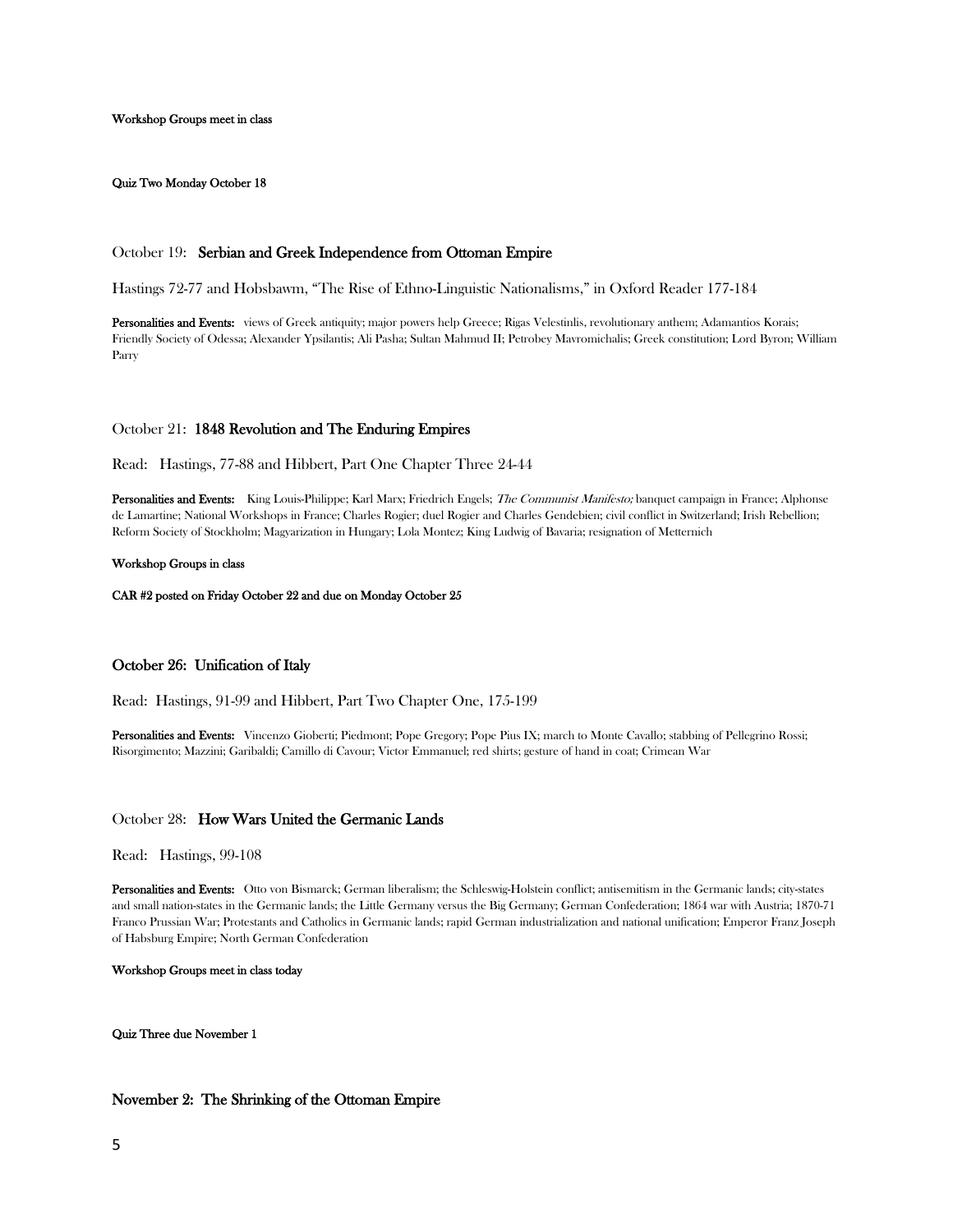#### Read: Hastings, 115-117 and Elie Kedouri, "Nationalism and Self-Determination," in Oxford Reader 49-55

Personalities and Events: Bulgarian War of Independence 1878; Serbian uprising 1804; conversions to Islam in Europe; harems in Turkish courts; minority policies in Ottoman Empire; Sephardic Jews; pan-Slavism; Kemal; Ataturk; did Islam have a reformation

## November 4: European High Culture and World Tourism

Read: Figes, 65-77

Personalities and Events: Marquis de Custine; Spain and Russia as "Oriental" states; Lord Byron; Alexander Herzen, literacy rates; Dostoevsky the Russian novelist; Ivan Turgenev Russian writer; Turgenev and his lover Pauline Viardot; Luis Viardot; George Sand the female French novelist

Workshop Groups in class

#### Quiz Four on November 8

## November 9: The Causes and Consequences of the Russian Revolution

Hastings, 59-60 and Mary Matossian, "Ideologies of Delayed Development," in Oxford Reader, 218-225

Personalities and Events: Alexander Kerensky; Vladimir Lenin; Leon Trotsky; Jews as Bolsheviks; Mensheviks; Social Revolutionaries; Cadet Liberals; Treaty of Brest-Litovsk; sealed train; industrialization; the Worker's Councils; representative democracy; the novel and film Dr Zhivago; comparison Russian Revolution to nineteenth-century European revolutions; Zionists in Soviet Russia; Jewish radicals in Russian left

## November 11: No Class Veteran's Day

#### November 18: The Independence of Ireland and Autonomy of Scotland

Hastings 61-2, 79-82, and 163-64

Personalities and Events: Daniel O'Connell; Feargus O'Connor; Chartist Movement; James Bronterre O'Brien; Robert Bruns; Political Martyrs' Monument; Walter Scott; Walter Scott novels; Repeal Association; potato famine; migration to United States; Act of Union of 1801; Young Ireland movement; Thomas Davis; legacies of Northern Ireland in the British Empire

#### CAR #3 posted on November 19 and due on November 22

# November 23: Rethinking the Concept of Nationalism

Read: Alfred Cobban, "The Rise of the Nation-State System," in Oxford Reader, 245-250

Theorists of Nationalism: Ernst Renan, Clifford Geertz, Max Weber, Ernst Gellner, Eric Hobsbawm, Benedict Anderson, Homi Babha, Edward Carr, Elie Kedourie, Karl Marx

# November 25: Thanksgiving No Class